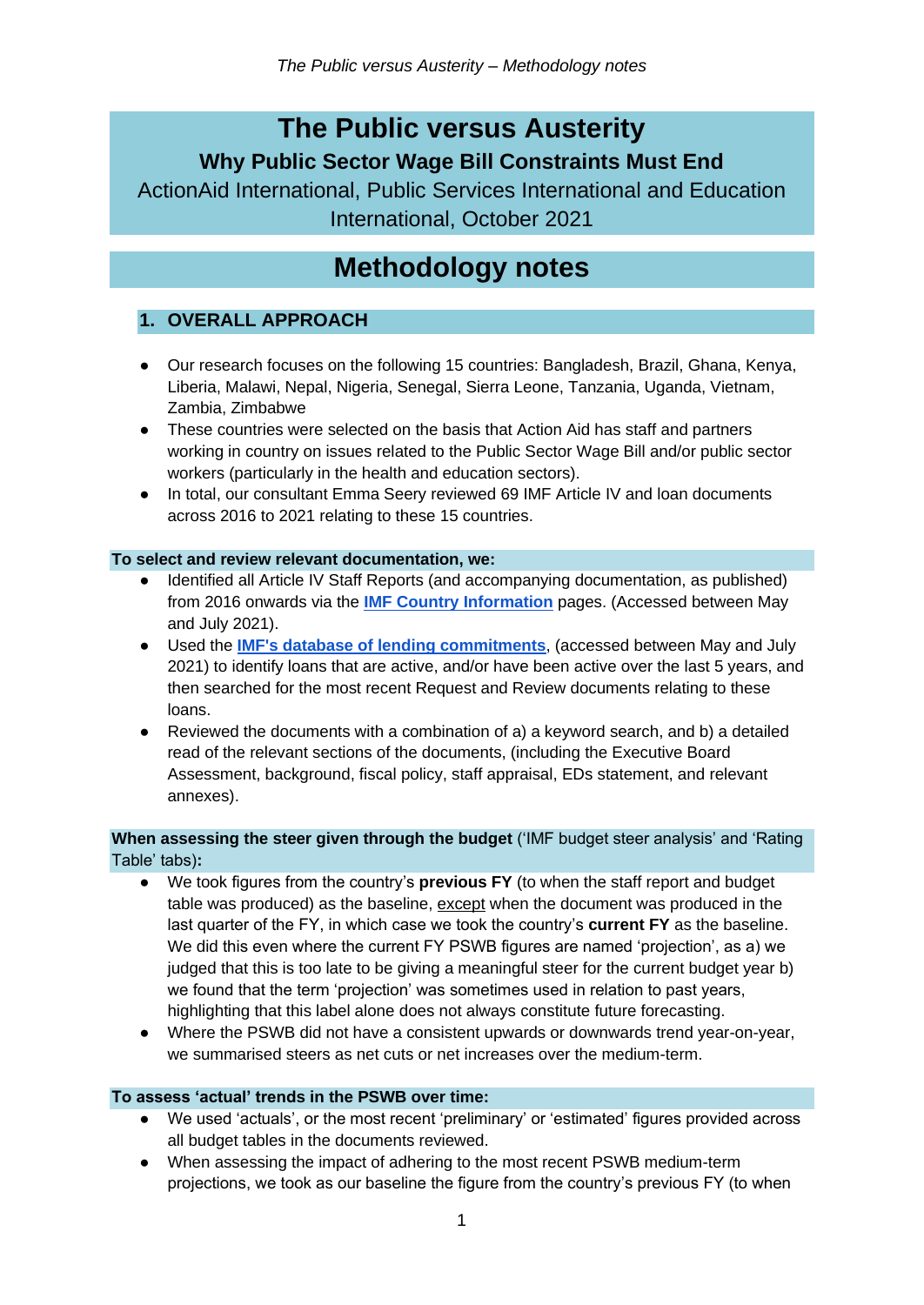the staff report and budget table was produced) in the earliest document we reviewed, except when the document was produced in the last quarter of the FY, in which case we took the country's **current FY** as the baseline.

Where documents from different years quote differing 'actual' PSWB figures for the same FY, we have either a) judged it impossible to assess actual trends over time (where the variation is significant, which implies genuine data inaccuracy), or b) taken the figure from the most recent document, (where the variation is small, which implies it is likely the variation is due to an audit or finalisation process rather than an error).

#### **On assessing what is 'IMF advice' in the documents**

- The documents we reviewed are the result of negotiations between government and IMF staff, but where the IMF tends to hold more power.
- Therefore, where decisions on the PSWB are explained in the text of the document, and are characterised as commitments the government is making, rather than explicitly advice from the IMF, we have still classed this as IMF advice *unless* the IMF explicitly disagrees with what is portrayed as the government's position *or* there are other indications from the text or from our experience on the ground that the position was strongly owned or pushed by the government.
- Also it should be noted that, in some countries government staff involved in negotiations with the IMF are from the same 'school of thought' as IMF staff, either having been through education and/or training with the same neoliberal underpinning, or having been exposed to interaction with international and regional financial institutions where neoliberalism remains dominant. This means that in some cases, government and IMF staff will coalesce around positions such as cutting the PSWB as they buy into the same faulty ideological position that this is good for 'economic development'.

#### **2. THE 'TRAFFIC LIGHTS' TABLE ON IMF POLICY STEERS**

The traffic lights table presents advice given on the PSWB in the documents we reviewed, presenting our findings according to the calendar year that the document was published in. These can be viewed in 'IMF budget steer analysis' and 'Rating Table' tabs. For example, a 2018 Article IV that was published in Jan 2019, would be categorised as '2019 advice' in the table.

On deciding a country's 'traffic lights' rating:

- **RED** is assigned to a country in a year where one of the following applies:
	- a) the medium-term budget steer is to cut the PSWB
	- b) the medium-term budget steer is a net cut to the PSWB (ie. even where there is an initial increase, followed by a decrease that brings it below the baseline)
	- c) the medium-term budget steer is to freeze the PSWB for more than 1 year
	- d) there is no budget steer but the document explicitly recommends cutting or rationalizing the PSWB
	- e) the medium-term budget steer is a modest increase (0.1-0.2), followed by a freeze of more than 1 year, and results in a medium-term projection that is lower than that given in the previous budget steer
	- f) the medium-term steer is to make a significant cut or net cut to the PSWB (of 0.4 or more) OR a freeze for more than 2 years, even where there is language that indicates some level of protection for health and/or education workers

• **AMBER** is assigned to a country in a year where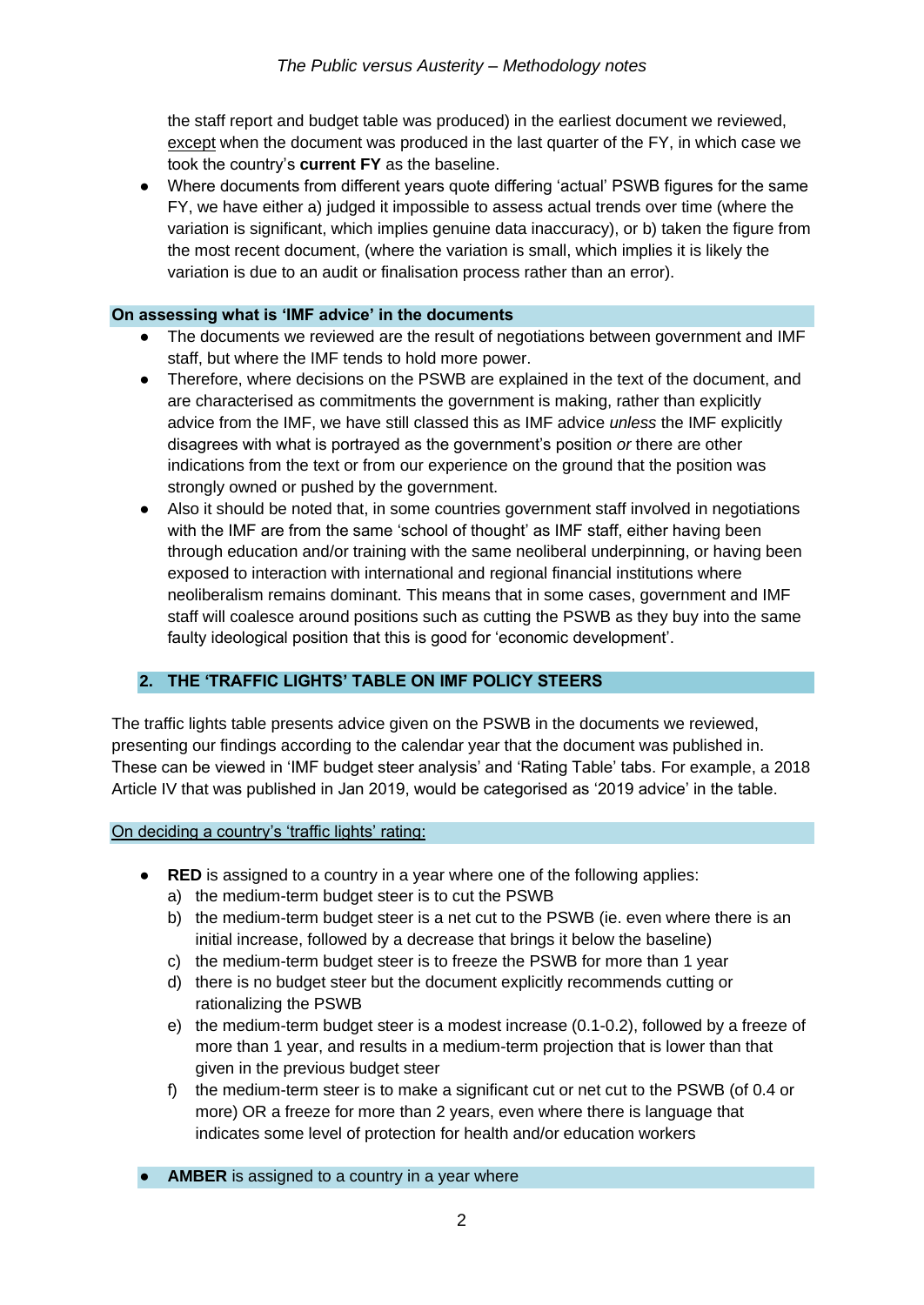- a) the medium-term budget steer is to freeze the PSWB, but only for 1 year
- b) a medium-term budget steer is an increase to the PSWB, but followed by a steer to freeze it for more than 1 year
- c) the medium-term budget steer is a net increase to the PSWB of less than 0.2, but also includes advice to freeze it for more than 1 year
- d) the medium-term budget steer is to cut the PSWB by less than 0.4 and does not include a freeze of more than 2 years, and there is language that indicates some level of protection for health and education workers
- e) there is no medium-term budget steer, nor any other explicit advice on the PSWB in the documents reviewed

#### **• GREEN** is assigned to a country in a year where

a) the budget steer is to increase the PSWB

#### **3. DATA TABLES LINKING REVENUE AND PUBLIC SECTOR WORKERS**

Produced by Howard Reed of Landman Economics

The main results are in the "Results" tab. For each of the countries, reading from left to right, we have:

Col B: GDP (US \$m) - taken from the World Bank's World Development Indicators database. We have used the 2019 figure here because 2020 GDP fell in some countries due to Covid-19, so the 2019 figure is likely to be more accurate as a long-run GDP estimate.

Col C: IMF advised cut in % of GDP spent on PSWB from 2016 onwards. This is taken from the spreadsheet produced by Emma Seery based on the review of Article IVs and loan documents (see the "Ratings Table" and " IMF budget steer analysis" tabs). In addition to this we downloaded the World Bank data on PSWB as a % of GDP from 2000 to 2018 (the latest data). The change in GDP between 2016 and 2018 doesn't always match up with the IMF advised cut (for example Liberia shows an IMF advised cut of 5 percentage points but PSWB/GDP actually increased by 1.4 %pts between 2016-18) according to the World bank (which is notoriously unreliable on this – see below).

Col D: IMF advised cut measured in \$m. Note that for Senegal and Vietnam the size of the IMF-advised cut is unclear, while for Malawi the IMF recommends an *increase* in the PSWB.

Cols E-G: Increases in PSWB (in \$m) if PSWB were to increase by 1%, 3% and 5% of GDP respectively.

Col H: increase in PSWB if PSWB were to increase to 9% (the global average). Note that for Liberia and Brazil, PSWB as % of GDP is already above 9% so this figure would be negative.

Col J: Average annual teacher salary (taken from the [payscale.com](https://protect-eu.mimecast.com/s/IH0_C76ErIQN1gphBeIc0?domain=payscale.com) and [salaryexplorer.com](https://protect-eu.mimecast.com/s/1a85C8qGvCzqpGviMvwes?domain=salaryexplorer.com) salary comparison websites, except for the Brazil figure which is taken from the OECD's teaching salaries database (the OECD data doesn't cover any of the other countries in this analysis).